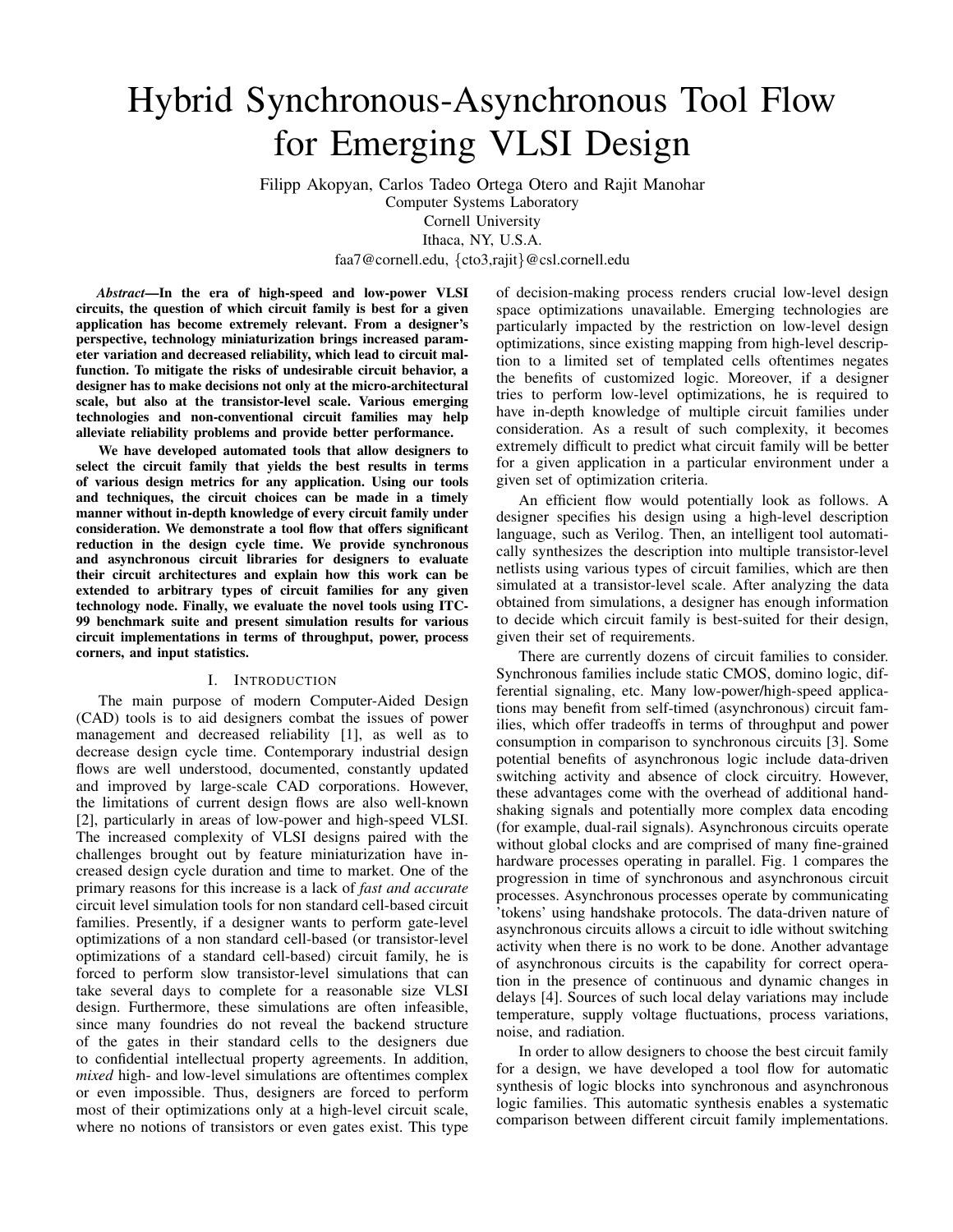

Fig. 1: Synchronous and Asynchronous Domains

After compilation of a given digital logic block into several synchronous and asynchronous implementations, we measure power, performance, and throughput. Using our flow, a designer can evaluate various circuit types and quantitatively determine under which conditions an asynchronous circuit would result in reduced delay or power consumption compared to its synchronous counterpart and vice versa. At this point one can decide which implementation should be used; prior to going through the entire synthesis/layout of all circuit blocks. Our tool flow also provides highly-optimized and pre-compiled cell libraries for different logic families, both synchronous and asynchronous. These libraries eliminate the requirement of thorough knowledge of all circuit families. All our tools are compatible with industrial standard cell libraries – a fact which gives a designer another degree of freedom. One has an option to pick the factory supplied standard cells, if they are sufficient for a given design, or to decide that another circuit family should be used instead.

This paper presents a novel hybrid synchronousasynchronous tool flow with transistor-level libraries and all the necessary transformations to give a designer the flexibility of performing power/throughput/area optimizations at all levels of the design cycle. We evaluate our tools using the ITC-99 benchmarks, which are commonly used to assess CAD tools.

#### II. RELATED WORK

Various CAD tools exist for VLSI synthesis using standard cells. Some examples are the industrial synthesis tool offerings from Cadence and Synopsys. Standard tools, such as Synopsys Design Compiler [5], mainly use synchronous static CMOS standard cell synthesis. These tools can take a RTL netlist and synthesize it into synchronous gate-level netlist using a supplied library of standard cells. Since oftentimes foundries do not supply transistor-level descriptions of the standard cells, the flexibility of performing detailed transistor-level optimizations may be taken away from a designer.

Asynchronous circuits can be synthesized using various methods. On one hand, Martin describes a system where CSP-type (Communicating Sequential Processes) programs [6] are decomposed recursively until they can be translated into corresponding transistor-level implementations [7]. On another hand, Tangram [8] and later Balsa [9] use a syntax directed approach to translate CSP to an abstract handshaking circuit, which is then mapped to a standard cell library. While

Tangram and Balsa allow a designer to perform prototyping, the resulting circuits tend to be slower and area-inefficient, due to the limited selection of components supplied in the circuit libraries. Farhoodfar *et al.* also use syntax directed translation on hardware processes to synthesize a CSP-like program into a library of templated pipelined buffer cells (PCHB, PCFB) [10]. The resulting circuits compiled by this tool are highly-pipelined and very power hungry.

Another approach to synthesize asynchronous circuits is to leverage existing HDL and synthesis engines to generate asynchronous circuits. One such tool is Pipefitter, which takes an initial specification in Verilog and uses a commercial synthesis engine along with the asynchronous control synthesizer Petrify [11] to generate gate-level netlists. A delay line matched to the latency of the logic in each pipeline stage is added to ensure no race conditions exist. Law [12] presents a similar solution, except with more localized control circuits. Blunno [13] utilizes an approach that involves splitting a system into control and datapath blocks. In order to connect together those blocks, the synthesizable HDL is supplemented with mechanisms to implement asynchronous channels. Ellervee describes the techniques for automatic synthesis of asynchronous circuits for RTL-based design descriptions [14]. Lighthart [15] exploits HDL tools by having a functional library that implements 3-value logic. The resulting RTL undergoes syntactic transformations into CMOS-implementable delay insensitive 2-phase gates. Weaver [16] compiles a synchronous single-rail RTL description into a finely-pipelined QDI asynchronous implementation by replacing synchronous logic gates and registers with their QDI equivalents.

Beerel designed Proteus [17], which is a hybrid approach. The input to Proteus is specified in CSP; the tool goes through a series of syntactic transformations to get an RTL representation, which is then mapped into gates using a singletrack full buffer template. Proteus offers significant advantages over other tools as it exploits the expressiveness of CSP and it is complemented with optimizations targeted for asynchronous circuits. The main disadvantage of Proteus is that it requires a complete rewrite of the design into CSP, which makes it unwieldy to perform quick prototyping and comparison against synchronous circuits. Furthermore, Proteus optimizations are limited on large blocks that perform complex algorithmic functions.

To the current knowledge of the authors, the results from previous work have not provided a flexible tool flow, which is evaluated using detailed simulations, analysis and comparison between synthesized asynchronous and synchronous circuits. The extensions of previous tools to utilize *arbitrary* transistorlevel circuit families have not been discussed either.

#### III. TOOL FLOW COMPARISON

# *A. Industrial Tool Flow*

A sample industry-standard tool flow for ASIC implementation is shown in Fig. 2. First, a designer creates a high-level Verilog RTL description of the circuits. Second, the RTL is synthesized into a gate-level netlist using a *restricted* set of standard cells with pre-layout timing estimates supplied by the foundry. Third, a designer works with automatic place and route tools to obtain a physical implementation (layout) of the circuit. In practice, the third step is not fully automatic and requires significant manual effort. The generated layout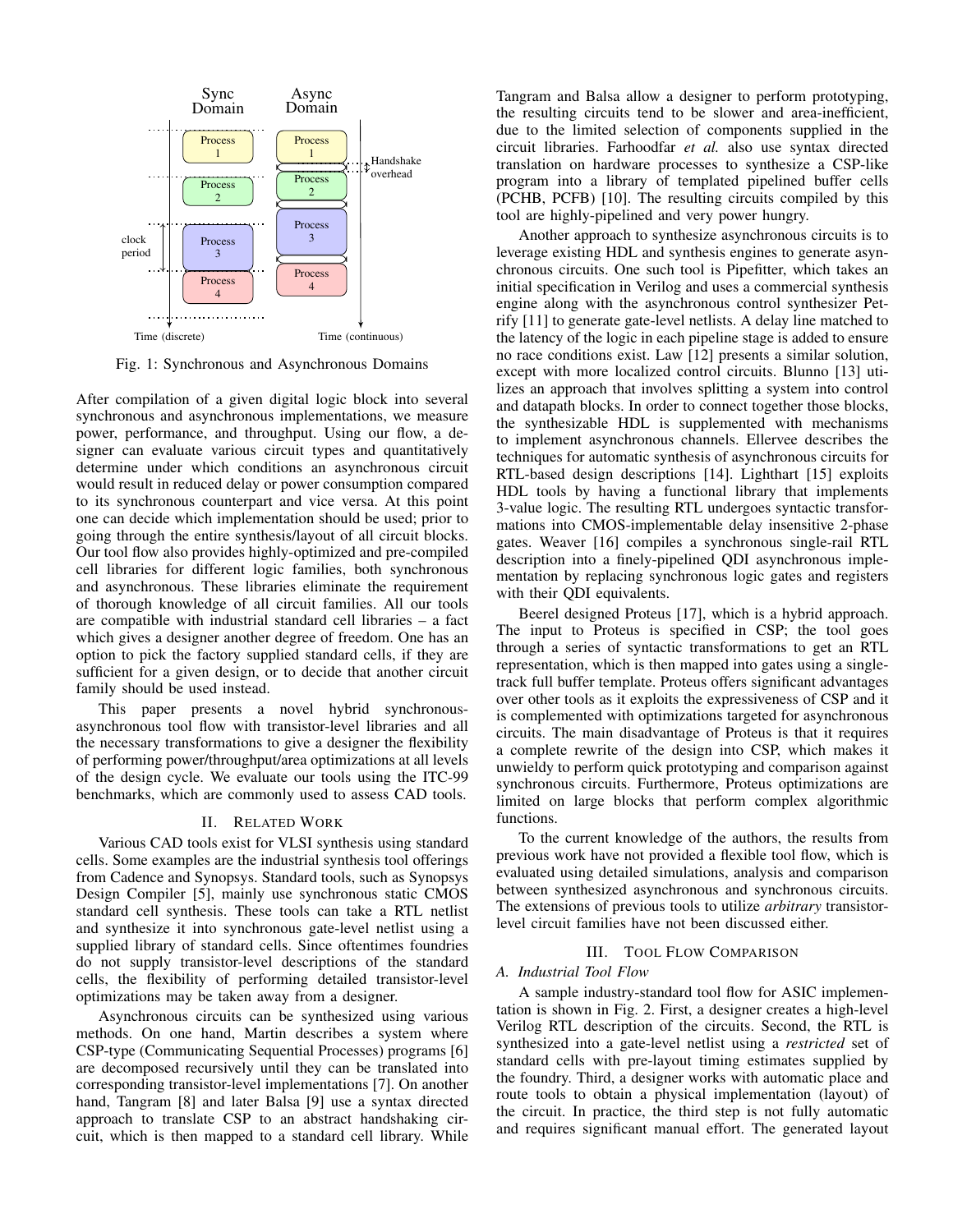

Fig. 2: Industrial Tool Flow

can then be extracted with parasitic effects, with a caveat that oftentimes the back-end contents (transistors) of the standard cells are not revealed. Only after these steps are completed, a designer can perform *accurate* analog-level simulations with the estimated parasitic elements from the layout — for the *first* time since the beginning of the design cycle. The place and route step takes a large portion of the design cycle time and needs to be partially/fully repeated after every modification to the circuits prior to having the ability to perform the next set of accurate simulations. With this flow, it takes designers a *long time* to get to the first (and all subsequent) set of accurate simulations, where many common problems, such as cross coupling, charge sharing, and signal swing issues are revealed.

# *B. Proposed Tool Flow*

In order to reduce the design time and allow engineers to test various types of circuit families for a given implementation, we augment the industrial tool flow, as demonstrated in Fig. 3. Our tool flow contributions are highlighted using green font and surrounded with a dotted box.



Fig. 3: Proposed Tool Flow

In this flow, a designer creates a high-level Verilog description of the architecture, which is then synthesized into a gate-level netlist using a set of supplied high-level (logic only) standard cells. Any industrial tool, such as Synopsys Design Compiler, may be used for this level of synthesis. At this point we use our custom tool, Verilog-to-TransistorChain (Sec V-A) to generate two netlists: asynchronous and synchronous. Here, instead of using only the "black-box" industrial cells, a designer has a choice of also using highly robust cells from various different circuit family libraries. The circuit family and block granularity is specified in our Verilog-to-TransistorChain tool based on architectural considerations and may be modified at any point. For example, if the selected circuit family for a given block is synchronous, the synthesized netlist is used directly with transistor-level libraries of various synchronous families. However, if the selected family is asynchronous, we perform several netlist transformations (described in later sections) to obtain a logically equivalent asynchronous gatelevel netlist. In this case, asynchronous transistor libraries are attached to the generated gate-level netlist. Presently, our tools perform the transformation of synchronous gate-level netlists into Quasi-Delay Insensitive (QDI) [4] asynchronous netlists, but it is simple to perform a similar set of transformations to obtain other types of asynchronous netlists (e.g. bundled-data). A designer *does not* need to have an in-depth understanding of the operation of asynchronous circuits because our tools automatically perform semantic-preserving transformations of the original RTL. Afterwards, we use another custom tool, SPnetlist Generator (Sec V-B) to produce a transistor-level netlist with estimated parasitics for the desired circuit families, which can now be used for accurate simulations. To conduct a realistic simulation, our tools include wiring, fan-out and internal transistor capacitance models (Sec V-B). These models are used to compute parasitics associated with each gate. The advantage of our flow is that, at this *early* point in the design cycle, engineers can perform analog simulations using industrial simulators. These simulation results take into consideration most of the parasitic effects of a given design and aid in making a decision of which circuit family to use for the blocks.

Our proposed tool flow eliminates the iterative place-androute step for all the preliminary design decisions and measurements. Once the transistor netlist is finalized and satisfies all the metrics, the place and route step is performed only *once* with some minor post-layout adjustments to account for placement related cross-talk, transmission line effects, etc.

### *C. Proposed Simulator Chain*

In our proposed tool flow, a designer has much more flexibility simulating circuits at various pre-layout levels of development, as shown in Fig. 4. As in the industrial flow, the behavioral and RTL Verilog/VHDL code, as well as the gate-level netlist may be simulated with an industrial simulator, such as Synopsys VCS [5]. After we generate the intermediate synchronous and asynchronous netlists, the synchronous netlist may be simulated with the same simulator as before. In the asynchronous scenario, we use our custom digital simulator, PRSIM (Sec V-C). PRSIM may also be used to simulate synchronous netlists, which use custom libraries. We have also developed a simulator interface, Automatic Cosimulation and Environment Generator, to allow the cosimulation of synchronous and asynchronous circuits simultaneously (Sec V-D).

From the synchronous and asynchronous netlists we automatically generate a transistor netlist with estimated parasitics for the block. This netlist is simulated using any accurate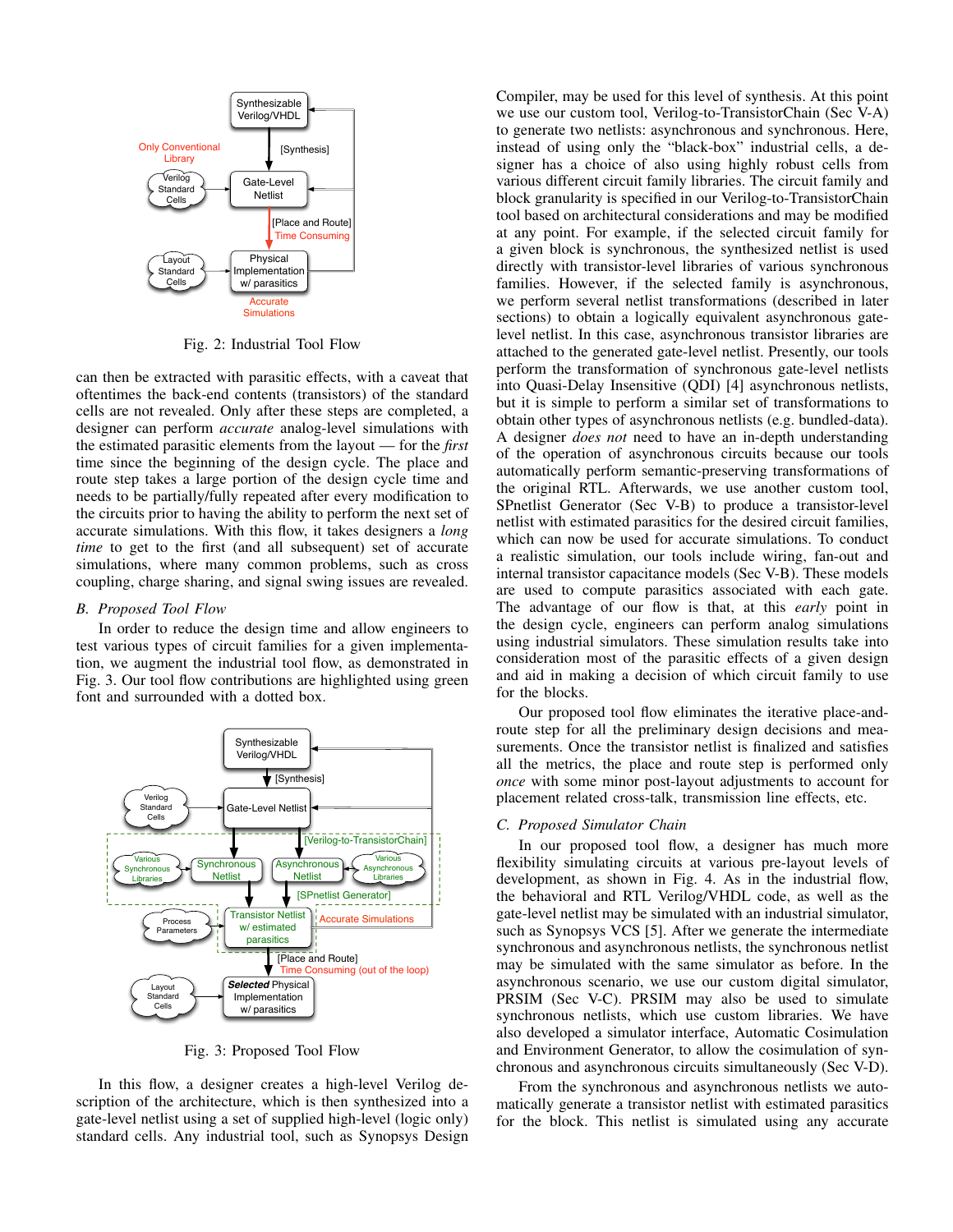

Fig. 4: Sample Proposed Simulator Chain

analog simulator (e.g. HSPICE, Ultrasim, HSIM, Spectre). Majority of the iterative implementation improvement and evaluation tasks are performed at this stage (prior to place and route). After layout is performed, the same analog simulator may be used for the final assessment of the *selected* physical implementation with exact parasitics.

#### IV. INDUSTRIAL TOOLS USED IN THE FLOW

Synchronous Digital Simulator. We use Synopsys VCS for behavioral, RTL, and gate-level simulations. VCS includes an Verilog Procedural Interface, which provides hooks to perform simulations at multiple levels of circuit abstractions.

Transistor-Level Analog Simulator. Synopsys HSPICE is our preferred simulator for accurate circuit simulation. However, we favored Synopsys HSIM for larger circuits [18]. HSIM drastically improves simulation speed because of its hierarchical approach to circuit modeling.

# V. NOVEL TOOLS OVERVIEW

#### *A. Verilog-to-TransistorChain*

The Verilog-to-TransistorChain tool converts a Verilog netlist into an equivalent intermediate format gate-level netlist that hierarchically describes pull-up and pull-down transistor chains (called production rules) of each gate used in the design. This tool can be used to generate either a synchronous netlist or an asynchronous netlist. Generation of a synchronous netlist is straightforward. The synthesized Verilog netlist consists of instances of standard cells. Each standard cell can be described using production rules annotated with transistor sizing information. Combining this information with the instances in the Verilog netlist results in a synchronous netlist specified using production rules.

Generation of an asynchronous netlist uses a syntaxdirected translation of the synchronous netlist. Each standard cell is replaced with an equivalent asynchronous standard cell, where all input and output wires are replaced by asynchronous handshake channels that carry one-bit data. Combinational logic is replaced by equivalent one-bit pipeline stages. Flipflops are replaced by one-place token buffers that are initialized with the value of the flip-flop on reset. The main additional step necessary in the asynchronous case is to insert explicit circuits to support fan-out (one-to-many) connections by combining the handshake signals using completion gates. This results in an asynchronous netlist that is structurally equivalent to the synchronous netlist generated by standard logic synthesis. We used this approach to minimize the differences between the synchronous and asynchronous netlists.

The Verilog-to-TransistorChain can work with other asynchronous families (e.g. bundled data) with minimal tool modifications, if required by a designer. Eventually, for more efficient conversion, we would like to perform the synchronousto-asynchronous transformation using a higher-level behavioral description (where applicable). However, that would require a more complex compiler to perform an optimized and semantic-equivalent translation. Once this high-level asynchronous transformation is implemented, a designer may use other automated methods, such as concurrent pipeline synthesis described by Teifel [19], to perform the circuit synthesis operation. Such high-level transformation is outside of the scope of this work.

#### *B. SPnetlist Generator*

This tool syntactically translates every production rule generated by the Verilog-to-TransistorChain into a transistorlevel hierarchical SPICE netlist. A single production rule takes the form  $G \mapsto S$ , where G is a boolean expression called the guard and  $S$  is a boolean assignment. Each production rule corresponds to a pull-up or a pull-down transistor switching network, depending on whether the boolean assignment S is for an up-going or a down-going transition. The ordering of transistors is deterministically derived from the production rule in the following manner. Power rails are connected to the source terminal of the transistor generated form the leftmost literal in the production rule guard, whereas the output is connected to the drain terminal derived from the right-most literal of the guard. A rule,

a & b -> c−

is translated into a transistor netlist starting from ground (GND). The '−' symbol means that the output describes a down-going transition. The SPICE netlist that corresponds to this production rule is:

M0\_ GND a #3 GND nfet W=0.2U L=0.045U

M1\_ #3 b c GND nfet W=0.1U L=0.045U

A configuration file controls multiple parameters such gate input and output capacitances, wiring loads, minimum p- and n- transistor size, source/drain area and perimeter, and spacing between two FETs in the same diffusion stack. From these parameters, the SPnetlist Generator automatically calculates parasitic capacitances and default areas and perimeters for transistor chains. This automatic calculation is crucial to accurately model the behavior of a synthesized circuit.

#### *C. Asynchronous Digital Simulator (PRSIM)*

The simulator we use for asynchronous and nonconventional synchronous circuits testing is a custom eventdriven digital simulator. The input to PRSIM is an automatically generated (using Verilog-to-TransistorChain) netlist based on production rules. A set of production rules can be viewed as a sequence of events. All events are stored in a queue. When all pre-conditions of an event become true, a timestamp is attached to that event. Once the timestamp of an event coincides with PRSIM's running clock, the event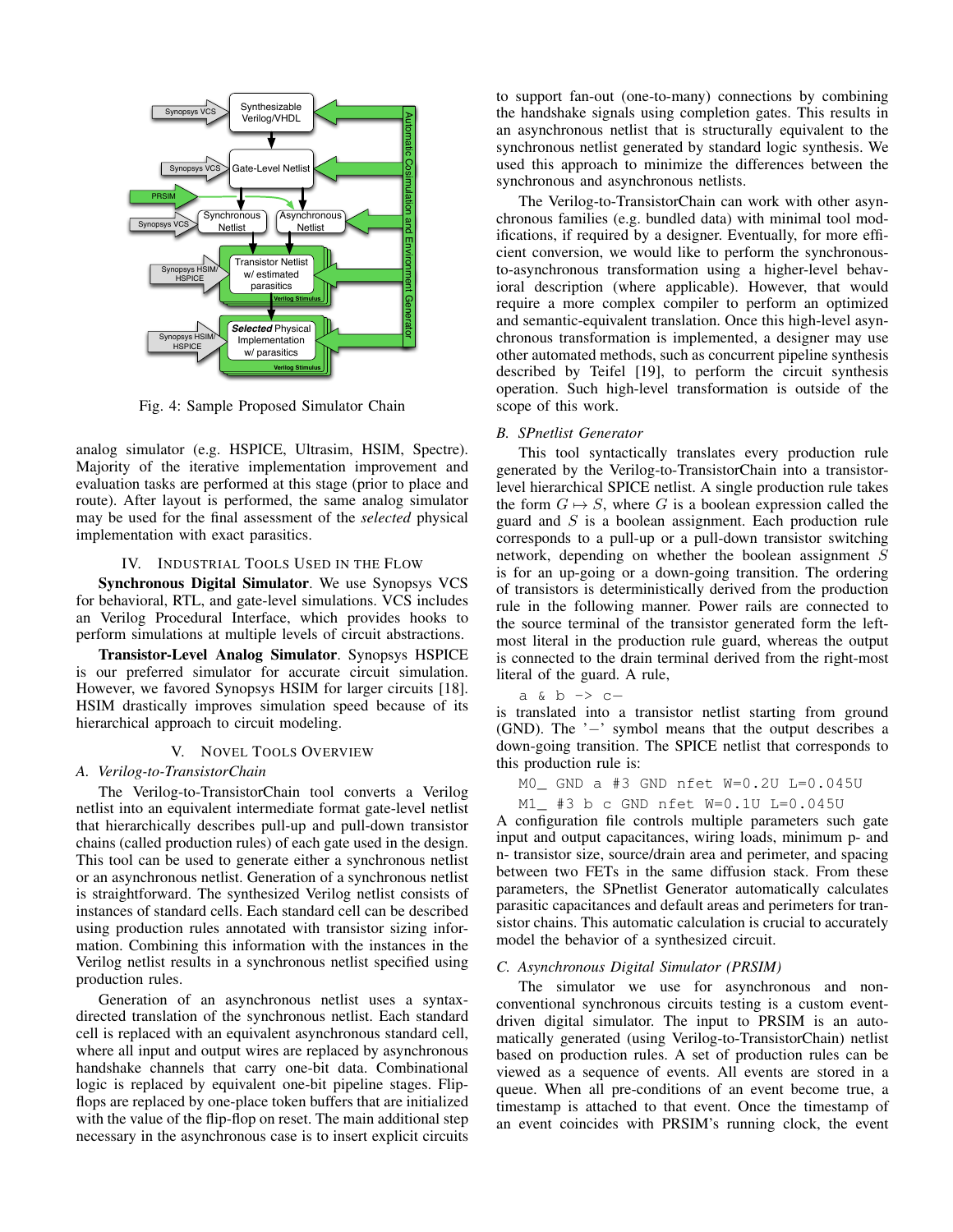(production rule) is executed. Timestamps of events can be deterministic or can follow a probability distribution. The probability distributions may be random or long-tailed (i.e most events are scheduled in the near future, while some events - far in the future). Such flexibility allows PRSIM to simulate behaviors of asynchronous and synchronous circuits at random or deterministic timing. Whenever an event is executed, PRSIM performs multiple tests to verify correct circuit behavior, including: 1) Verify that all events are *noninterfering*; an event is non-interfering if it does not result in a short circuit under any allowed input conditions; 2) Verify proper codification on synchronous buses and asynchronous channels; 3) Verify the correctness of expected values of a channel or a bus (optional); 4) Verify that events are *stable*; in asynchronous context, an event is considered stable when all receivers acknowledge each signal transition before the signal changes its value again. We have extended PRSIM's functionality to evaluate energy, power and transient effects of temperature & supply voltage on gate delays, if desired.

#### *D. Automatic Cosimulation and Environment Generator*

The Automatic Cosimulation tool allows simultaneous cosimulation of an arbitrary mix of synchronous and asynchronous circuit-families at various levels of abstraction. This tool was developed using two main components: VPI-PRSIM and the custom Environment Generator (which can be also used as a stand-alone tool). The connectivity and interactions between our tools and all the simulators are shown in Fig. 5.

The first component of Automatic Cosimulation, VPI-PRSIM, allows dynamic bindings between the VCS and PRSIM simulations. We have built VPI-PRSIM using the Verilog Procedural Interface (VPI / PLI 2.0) as defined in the Verilog standard [20]. The VPI-PRSIM module provides an API that can be used within Verilog/VHDL to transfer signals and control between a C/C++ program and a Verilog/VHDL simulator. This module allows simulators to exchange timestamps and events through callbacks coordinated by the VPI interface. VPI-PRSIM registers callback functions that are exercised whenever an event occurs. The registered callback functions provided by the VPI interface allow our event-driven simulator PRSIM to process changes in Verilog interface signals. Any time the Verilog/VHDL simulator calls a PRSIM function, PRSIM checks for pending events (signal transitions), updates its event queue and any Verilog signals that are modified by PRSIM. PRSIM synchronizes the simulation timestamp between the two simulators before and after an event is evaluated. The bindings between VCS and HSIM are performed using Synopsys's VCS-HSIM cosimulation interface that also relies on the VPI (PLI 2.0) interface [18].

The second component of our Automatic Cosimulation is the Environment Generator, which automatically creates interfaces between the Verilog/VHDL simulator VCS, the PRSIM asynchronous simulator, and the HSIM transistor-level simulator. It generates the top-level Verilog to interconnect instances defined at various levels of abstraction including Verilog/VHDL, production rules, and transistor-level netlists. The Environment Generator has preloaded communication primitives: boolean signals, buses, and channels. Whenever a connection needs to be made between different levels of abstraction, our tool detects the type of the connection required, and automatically emits the Verilog code that performs the

necessary connections. The Environment Generator also allows to back annotate parasitics, specify parameters, interfaces, and initial conditions (ic-s) for PRSIM and HSIM simulators. Furthermore, our tool has an extensive module library that allows designers to automatically send, receive, probe, and check correctness of communication channels and buses. These modules are configurable and can be added on demand using a configuration file.



Fig. 5: Automatic Cosimulation Flow Chart

Automatic Cosimulation, with Environment Generator as its key component, allows an engineer to work with hybrid synchronous-asynchronous designs, while implementing the actual circuits using multiple families. A designer can cosimulate high-level behavioral, RTL, production rule, and transistorlevel circuit descriptions with a mixture of digital and analog (transistor-level) simulators.

#### *E. Circuit Family Libraries*

Our tool flow supports multiple synchronous and asynchronous transistor-level libraries. This feature enables synthesis of circuit descriptions into corresponding transistor-level netlists for various circuit families. Post synthesis (pre-layout) analysis allows designers to select the best circuit family for each part of the architecture depending on the targeted metric, such as power consumption, throughput, latency, etc. For a new technology node it is straightforward to calibrate existing libraries. The parameters that change with a new node are process properties and transistor descriptions: minimum size, parasitic parameters, mobility values, etc. – used for the SPnetlist Generator configuration. As an example, we have created a static CMOS synchronous family and a QDI asynchronous family due to QDI's robustness to delay, temperature, and process variations [21] . We have implemented the QDI cells using PCEHB and HCHB type handshake reshufflings [22].

Layout for the cells in any logic family can be automatically generated by an on-demand std-cell generator, such as custom *cellTK* [23]; or an industrial place and route tool, such as Cadence Encounter. Unlike a traditional ASIC flow, which relies on a predefined and characterized gate-level netlist, *cellTK* generates highly efficient layout cells for an arbitrary transistor-level netlist.

# VI. TOOL FLOW EVALUATION

#### *A. Benchmark Considerations*

To evaluate our tools, we utilized our two aforementioned libraries: a static highly-robust synchronous library (industry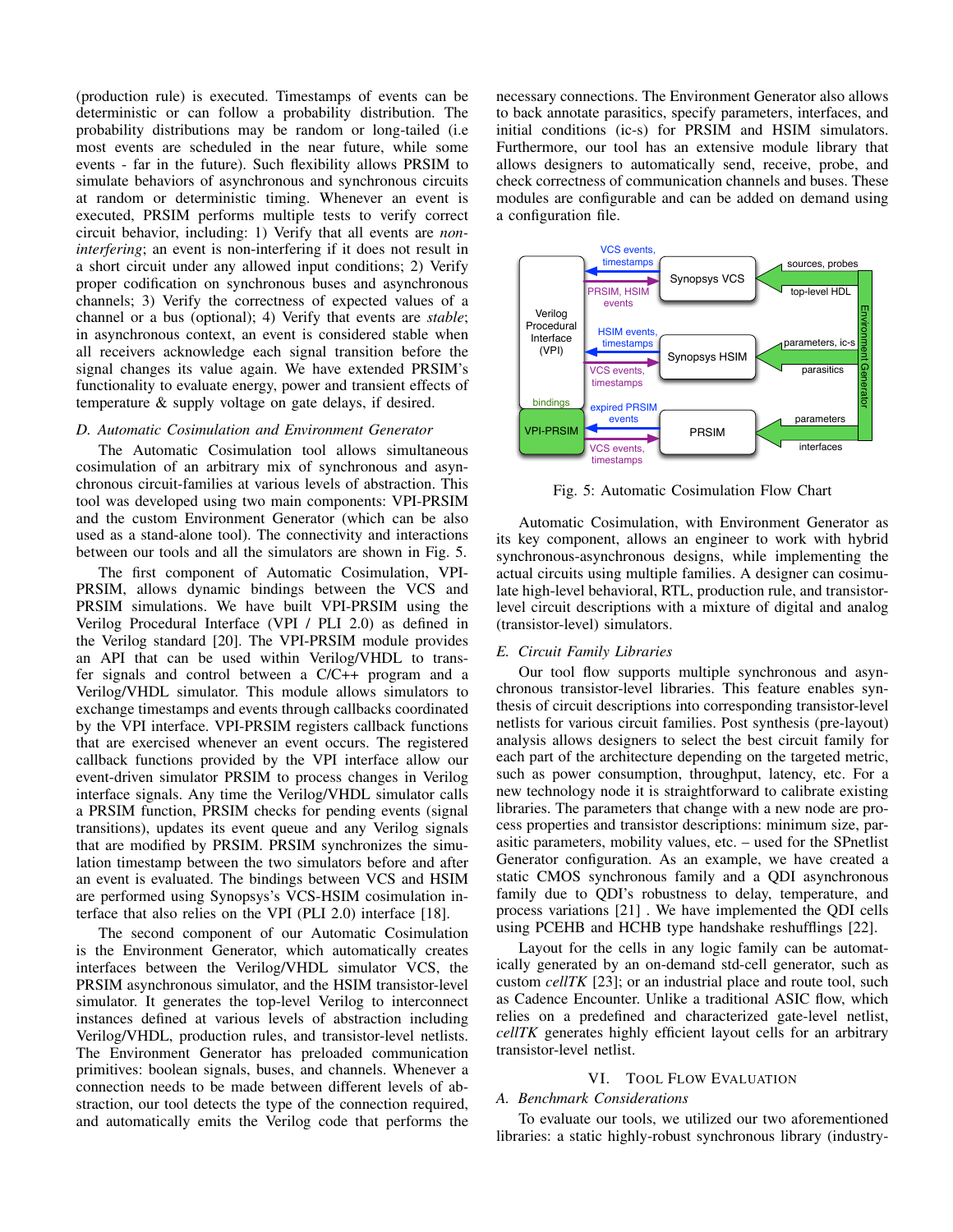based) and a QDI PCEHB-based asynchronous library. The circuits are implemented in a 45 nm technology node [24].

We have obtained ITC-99 benchmarks [25,26] and compiled them into synchronous and asynchronous netlists using our tool flow. We selected the ITC-99 benchmarks because of their variety in functionality, structure, and complexity as shown in Table I. The benchmarks range from simple sets of gates to designs with around 600 gates and dozens of flipflops. Some benchmarks represent control processes, while others embody complex arithmetic and logical data paths. The behavioral and RTL design of the ITC-99 benchmarks is originally created in VHDL, which is also supported by our tool flow.

TABLE I: ITC-99 Benchmarks and Functionalities

| Name            | Description                     | Gates | Flip-          | $U\Omega$ | VHDL  |
|-----------------|---------------------------------|-------|----------------|-----------|-------|
|                 |                                 |       | <b>Flops</b>   | ports     | lines |
| b <sub>01</sub> | Serial flow comparator          | 45    | 5              | 4/2       | 110   |
| b02             | BCD number recognizer           | 25    | $\overline{4}$ | 3/1       | 70    |
| b03             | Resource arbiter                | 150   | 30             | 6/4       | 141   |
| b04             | Min-Max search                  | 480   | 66             | 13.8      | 80    |
| b05             | Memory                          | 608   | 34             | 3/36      | 319   |
| b06             | Interrupt handler               | 66    | 9              | 4/6       | 128   |
| b07             | Count points on a straight line | 382   | 51             | 3/8       | 92    |
| b08             | Numeric series                  | 168   | 21             | 11/4      | 89    |
| b <sub>09</sub> | Serializer/Deserializer         | 131   | 28             | 3/1       | 103   |
| b10             | Voting system                   | 172   | 17             | 13/16     | 167   |

#### *B. Throughput Comparison*

To measure the throughput of the asynchronously implemented benchmarks, we run transistor-level simulations of the circuit with random input patterns for a sufficient amount of time to reach steady state and then capture the average throughput. All simulations are initially performed using the typical-typical (TT) transistor corner models. For the synchronous implementations, we initially run the clock at a low frequency for a long period of time and record the trace of output values, using random inputs. We then gradually increase the clock frequency and compare the obtained values with the trace recorded initially. Whenever we find a mismatch in the output values or internal state, we postulate that there was a timing violation somewhere in the circuit, i.e. setup or hold time of a flip-flop was violated. At that point the last correctly recorded frequency is regarded as the maximum circuit frequency under the given conditions. All the original synchronously-implemented ITC-99 benchmarks have *ideal* clocks, i.e. they do not account for clock distribution and clock uncertainties such as signal jitter and skew. As a result, to perform a fair comparison, we padded the synchronous operating frequency with a  $20\%$  safety margin, which is consistent with studies found in the literature [27].

The average absolute throughput in MHz for both synchronous and asynchronous implementations is shown in Fig. 6, in the columns labeled *Sync-Nominal* and *Async-Nominal*. The synchronous implementations perform better for less complex benchmarks [b01, b06], while more complex benchmarks gain throughput using asynchronous realizations [b05, b07].

# *C. Process Variations*

In order to analyze the impact of foundry process variations incurred due to typical device mismatch, we run the same set of synchronous and asynchronous simulations in two extreme process corners: slow-slow (SS) and fast-fast (FF). Fig. 6 also demonstrates the effect that process corners have on the behavior of synchronous and asynchronous circuits respectively.

As expected, the throughputs of both circuit families increase when both NFET and PFET devices get faster. On average, the designs running in the FF process corner deliver an average of 27% more throughput than in the TT corner. On the other hand, when transistors are running in the SS process corner, the benchmark performance degrades by an average of 25% in this process technology. Synchronous circuits tend be slightly less sensitive to process variation in terms of performance compared to their asynchronous counterparts, as demonstrated in Fig. 6. However, what is not captured by these results is that synchronous implementations must account for the worst possible variation, while asynchronous implementations *automatically* adjust to the wide range of process variations. The trends for the SS and FF corners exactly resemble the nominal scenario, considering the relative speed variation. Such behavior confirms that all the analysis, as well as all the conclusions drawn from our experiments with the nominal device models can also be used in the presence of process variations. The variations considered in this study are  $3\sigma$ , represented by the process corners.



Fig. 6: Performance and Process Variations Analysis

#### *D. Power Analysis*

In our power experiments, we want to find the effective input signal duty cycle that results in equal power consumption of the synchronous and asynchronous implementations, while still maintaining the ability of processing bursty inputs at the maximum throughput. For that, we fix the throughput of both synchronous and asynchronous circuits (per benchmark) to the highest frequency that both implementations support nominally, i.e. lower value of the {Sync-Nominal, Async-Nominal} pair in Fig. 6. We then vary the input signal duty cycle by sending bursts of high-throughput inputs, followed by periods of input inactivity. Our analysis assumes that the power consumption is dominated by the dynamic power. This proves to be correct in low leakage technologies, where similar power consumption is observed for the presented synchronous and asynchronous implementations.

At the scale of benchmarks in our analysis (small and medium size circuits), the overheads of clock-gating control complexity offset the benefits from clock-gating itself. We, thus, compare the asynchronous implementations to non clockgated synchronous implementations. Also, due to the fact that clock tree networks were not physically present in the original benchmarks, we have omitted the clock tree load and switching energy for all synchronous benchmarks.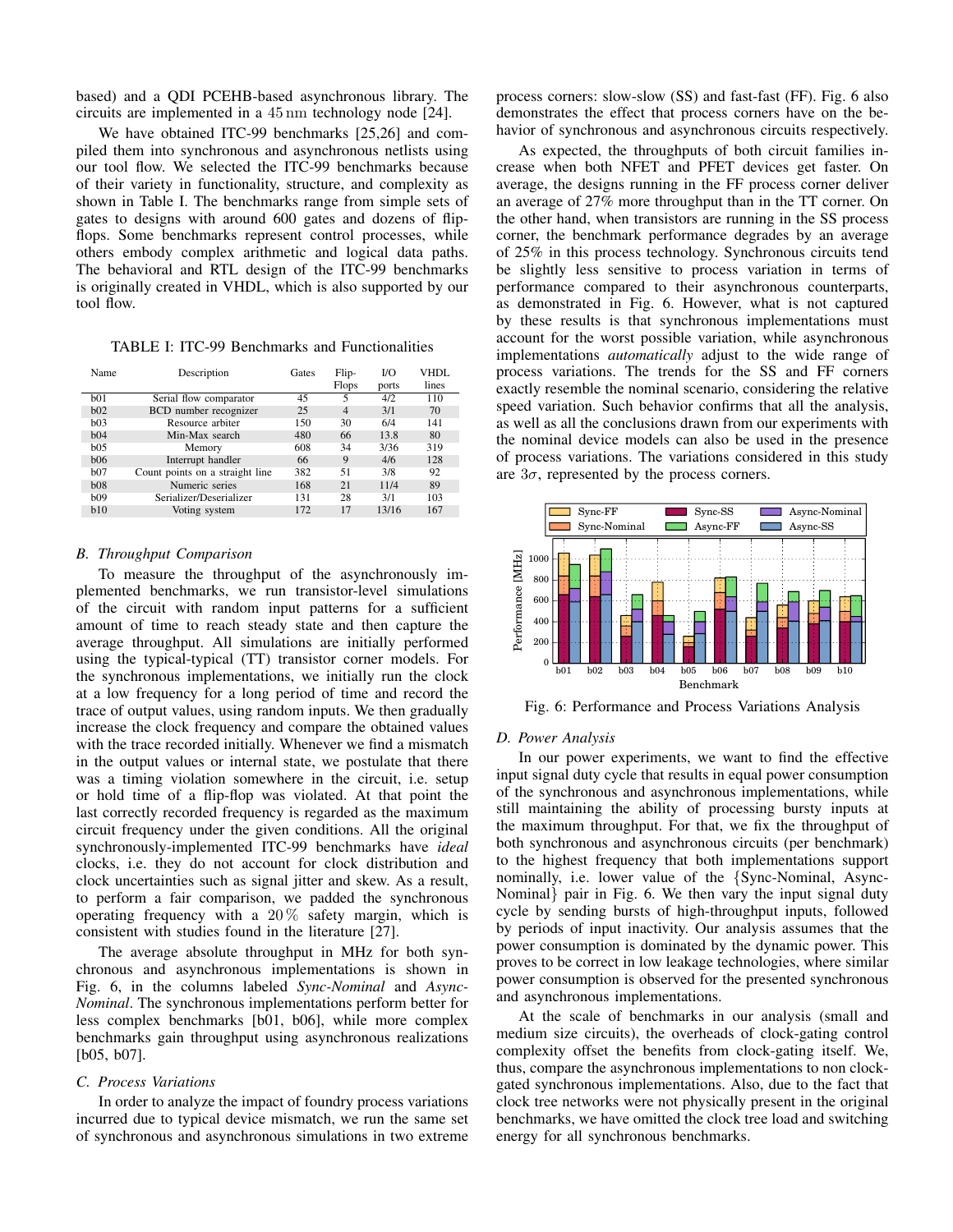Mathematically, the dynamic power estimated by Eq. 1, is used to derive Eq. 2 (for asynchronous circuits) and Eq. 3 (for synchronous circuits). In the following calculations  $f_{sw}$ is the circuit's switching frequency, which is estimated with the frequency of circuit operation in each scenario. In the asynchronous case, Eq. 2,  $\alpha_{async}$  is the activity factor of the circuit,  $C_{async}$  represents the total load capacitance in the asynchronous implementation and  $f_{avg}$  is the input frequency averaged across all bursts and inactivity periods.  $f_{avg}$  is also representative of the average duty cycle of the inputs. The activity factor in a QDI asynchronous design is maximally equal to 1, since majority of the nodes in an asynchronous circuit switch twice per handshake by going to active phase and neutral phase. In the synchronous calculation, Eq. 3, there are two components contributing to the circuit's dynamic power: the combinational logic term and the clock term. Here,  $C_{cl}$  is the lumped load capacitance of the logic, and  $C_{clk}$  is the clock network capacitance.  $\alpha$  also has two components:  $\alpha_{cl}$ , which is the activity factor of the logic and, for consistency,  $\alpha_{clk}$  - the activity factor of the clock.  $f_{clk}$  denotes the high-throughput signal switching within input bursts and, in the synchronous case, represents the clock frequency required to support this high throughput.  $f_{cl}$ , the switching frequency of combinational logic is equal to  $\alpha_{cl}f_{avg}$ , since the combinational logic needs to switch only when inputs change (which in the case of bursty inputs does not happen on every clock cycle).  $\alpha_{cl}$  is maximally equal to 0.5 for combinational logic according to statistics and  $\alpha_{clk}$  is equal to 1, since a clock has two edges per cycle.

$$
P = C_{total} V d d^2 f_{sw} \tag{1}
$$

$$
P_{async} \approx \alpha_{async} C_{async} V dd^2 f_{avg}
$$
  
=  $C_{async} V dd^2 f_{avg}$  (2)

$$
P_{sync} \approx C_{cl} f_{cl} V d d^2 + C_{clk} f_{clk} V d d^2
$$
  
=  $(\alpha_{cl} C_{cl} f_{avg} + \alpha_{clk} C_{clk} f_{clk}) V d d^2$   
=  $(0.5 C_{cl} f_{avg} + C_{clk} f_{clk}) V d d^2$  (3)

We can get a closed form solution for approximate value of  $f^*_{avg}$  (power break-even average input frequency for synchronous and asynchronous implementations) by equating Eq. 2 and Eq. 3 and solving for  $f_{avg}$ . The obtained result is given by Eq. 4 and shows that  $f_{avg}^*$  is directly proportional to the product of maximum clock rate  $f_{clk}$  and clock network capacitance  $C_{clk}$ ; and inversely proportional to the difference of total asynchronous capacitance  $C_{async}$  and fraction of combinational logic capacitance  $C_{cl}$ .

$$
f_{avg}^{*} = \frac{C_{clk} f_{clk}}{C_{async} - 0.5C_{cl}}
$$
 (4)



Fig. 7: Power Break-Even Average Input Frequency

Fig. 7 shows the power break-even average input burst frequency  $f_{avg}^*$  for each benchmark. Specifically, at  $f_{avg}^*$  the power consumption of the asynchronous implementation is equal its synchronous counterpart.  $f_{clk}$  in this figure is shown in MHz. In the analysis of Fig. 7, all the capacitances were extracted from the actual circuits (while omitting the clock distribution network). One can see that average break-even frequency occurs in the 10-s to 100-s of KHz range for different benchmarks (while still supporting 100-s of MHz maximum input throughput). For bursty, yet high-throughput inputs within the busts, asynchronous circuits provide a better tradeoff in terms of power consumption below this  $f_{avg}^*$ . Above  $f_{avg}^*$  synchronous circuits are more power efficient for our presented set of gate-level netlist transformations. To improve the power efficiency of asynchronous circuits in our tool flow we are looking into implementing several additional techniques, as outlined in Sec VI-F.

#### *E. Design Space Investigation*

Our tools demonstrate the tradeoffs of implementations in the synchronous and asynchronous design spaces. An example study is shown in Fig. 8, which presents a 3-dimensional view of the average input frequency vs. maximum supported throughput vs. calculated dynamic power consumption for benchmark b01. Fig. 8(a,b) demonstrates power consumption for the asynchronous and synchronous implementations respectively. Similar to previous experiments,  $f_{avg}$  denotes the input frequency averaged across bursts and inactivity periods on y-axis,  $f_{clk}$  denotes the maximum signal throughput within the bursts on x-axis, and the color gradient represents the power consumption. Fig. 8(c) shows the difference in dynamic power,  $P_{async}$  and  $P_{sync}$ , for the two implementations. One observes that synchronous realization has less power consumption in the presence of constant high input data rates represented by  $f_{avg}$ . In contrast, the asynchronous implementation results in a more efficient power consumption when maximum throughput is required  $(f_{clk})$ , but the average input frequency is low  $(f_{avg})$ . The graphs for the other benchmarks follow a similar trend. The only difference in the other benchmarks is the absolute value on the break-even  $f_{avg}^*$ , as shown in Fig. 7.

#### *F. Analysis of Simulation Results*

The obtained results agree with the original hypothesis that we have made while developing these synchronous-toasynchronous transformations. In many cases, the obtained asynchronous implementations were able to achieve higher performance than their synchronous counterparts. Additionally, our initial prognosis, which turned out to be true, stated that due to the nature of the transformations (gate-level netlist conversion), the number of transistors in the asynchronous implementation would on average be higher than that of the corresponding synchronous implementation (the resulting area overhead of asynchronous circuits was at least twice the area of the synchronous circuits). Similarly, in the QDI 4-phase handshake circuits the signal activity factor is higher, since the circuit on every data token goes through the active phase and returns to the neutral phase. These facts lead to a higher power consumption of the asynchronous implementations in scenarios, where the inputs arrive at high frequency with no inactive periods. However, the asynchronous implementations automatically produced in this tool flow have proven to be advantageous in designs, where there are bursts of high-frequency